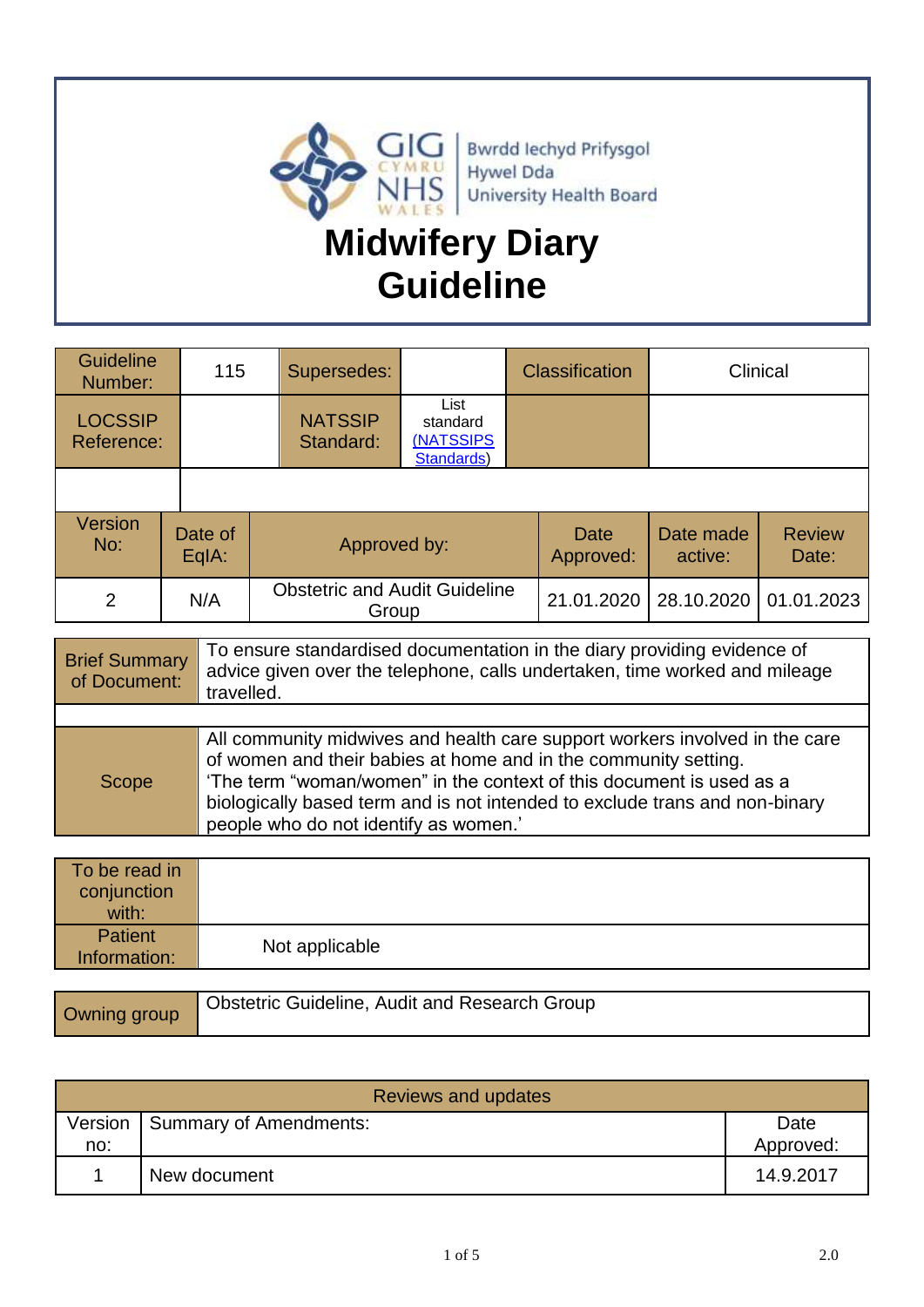### 2 Guideline update v.2 21.01.2020

## Glossary of terms

| Term        | <b>Definition</b>                                 |
|-------------|---------------------------------------------------|
| <b>ANC</b>  | <b>Antenatal Clinic</b>                           |
| <b>CLC</b>  | Consultant-led care                               |
| <b>MLC</b>  | Midwifery-led care                                |
| <b>MLU</b>  | Midwifery-led unit                                |
| <b>SBAR</b> | Situation, Background, Assessment, Recommendation |
| <b>SFH</b>  | Symphysis Fundal height                           |
| <b>WPAS</b> | <b>Welsh PAS</b>                                  |

| Keywords   Non-attendance, antenatal care, postnatal care, appointment |
|------------------------------------------------------------------------|
|------------------------------------------------------------------------|

Paper copies of this document should be kept to a minimum and checks made with the electronic version to ensure that the printed version is the most recent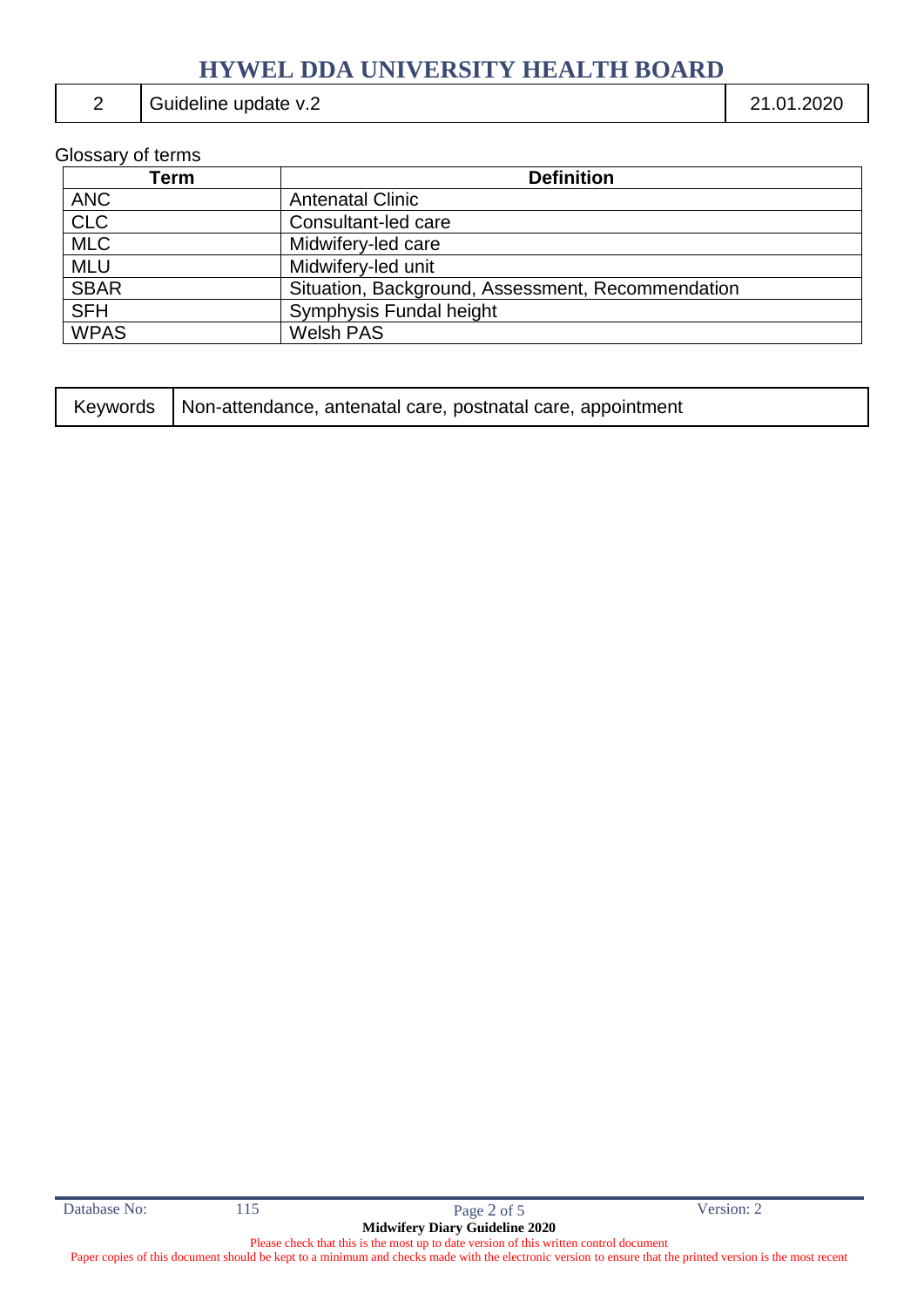### **Contents Page**

| 5. Completing Entries in the Midwifery Diary and SBAR Telephone Assessment Book4 |
|----------------------------------------------------------------------------------|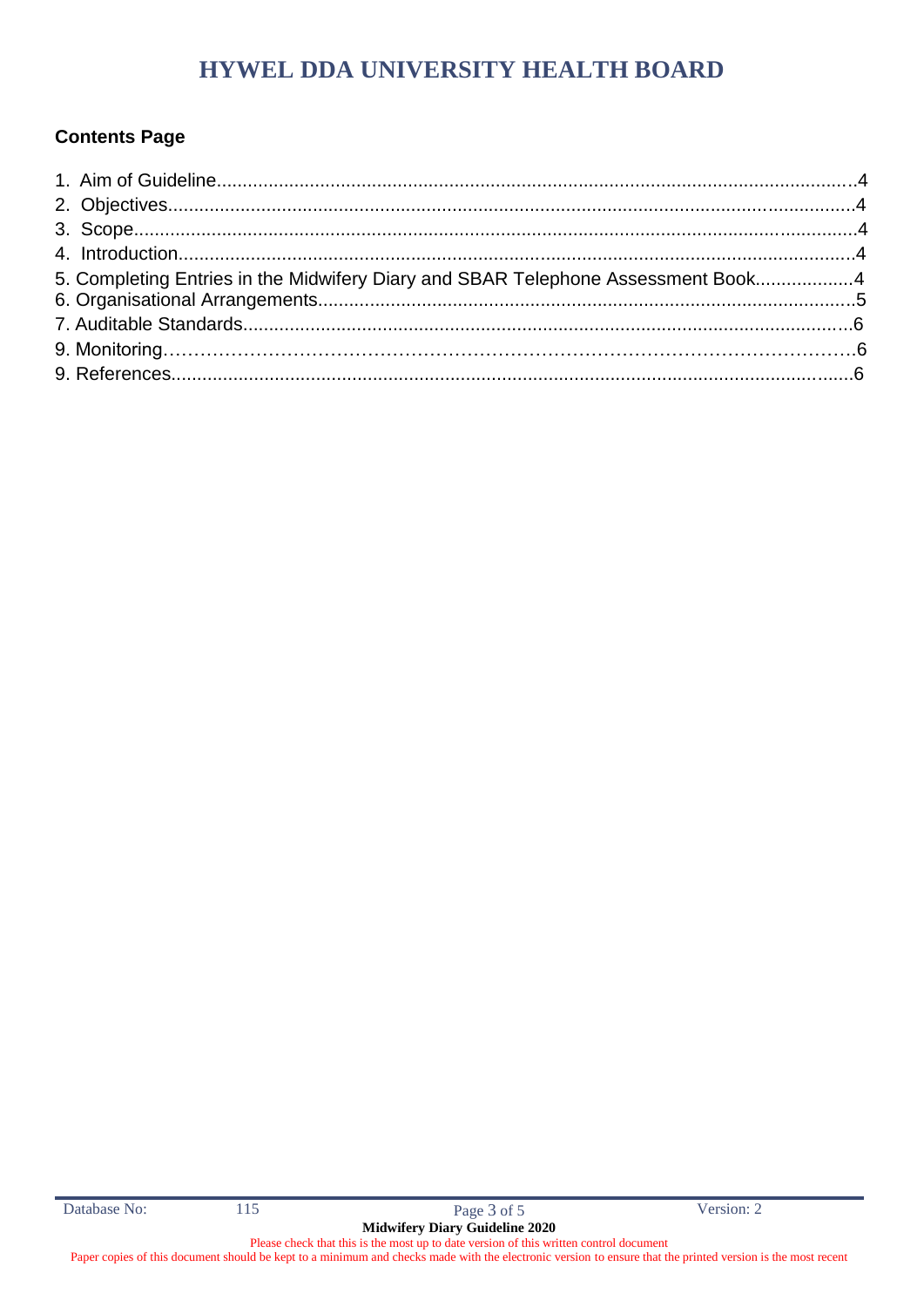### **1. Aim of Guideline**

The aim of the guideline is to:

 To provide standardised guidance on the completion of documentation by midwives and health care support workers in the midwifery care diary and the appended SBAR telephone call assessment book. providing evidence of advice given over the telephone, calls undertaken, time worked and mileage travelled.

#### **2. Objectives**

The aim will be achieved by the following objective:

 To ensure that all midwives and healthcare support workers complete documentation in the midwifery care diary and SBAR telephone call assessment book as required thereby providing evidence of advice, calls undertaken, time worked and mileage travelled.

#### **3. Scope**

All community midwives and health care support workers involved in the care of women and their babies at home and in the community setting.

#### **4. Introduction**

- The NMC Code (2019) indicate that "Record keeping is an integral part of nursing, midwifery and health visiting practice".
- The community midwife's diary and SBAR telephone assessment book should be used as tools of professional practice for keeping records.
- The NMC Code (2019) highlights that abbreviations should not be used and entries should be written in full where possible. However due to the continuous use of abbreviations by health care professionals an approved list should be agreed. A list of approved abbreviations can be found within the policy on record keeping.

### **5. COMPLETING ENTRIES IN THE DIARY AND SBAR TELEPHONE ASSESSMENT BOOK**

These should:

- Always written in black ink that can be photocopied
- Be legible, factual, consistent and accurate
- Include the start of working day, lunch break and end of day
- Telephone calls to and from women must be recorded with a note of the advice given and the names of the women (briefly)
- The SBAR Telephone Assessment Book should be used to record all clinical telephone advice/ telephone assessment advice. It must be completed in full
- Record time or arrival at a visit/ clinic and time of departure
- Visits must be numbered in order of visit and with a brief reference to the nature of the visit i.e. 'routine', 'urgent' with the reason for the visit i.e. 'labour', 'routine postnatal visit'.
- Mileage travelled during the day should be recorded at the start and end of day
- All study days, annual leave and sick leave etc., to be recorded
- When on call, all phone calls should be recorded to include the name and number, and a very brief reason for the call i.e. labour/SROM/APH. The advice given and ongoing recommendation should be recorded in the SBAR Telephone Assessment
- All time in lieu to be entered and any hours taken back should also be recorded
- All cancelled or rescheduled calls to be documented, including those passed to other midwives.